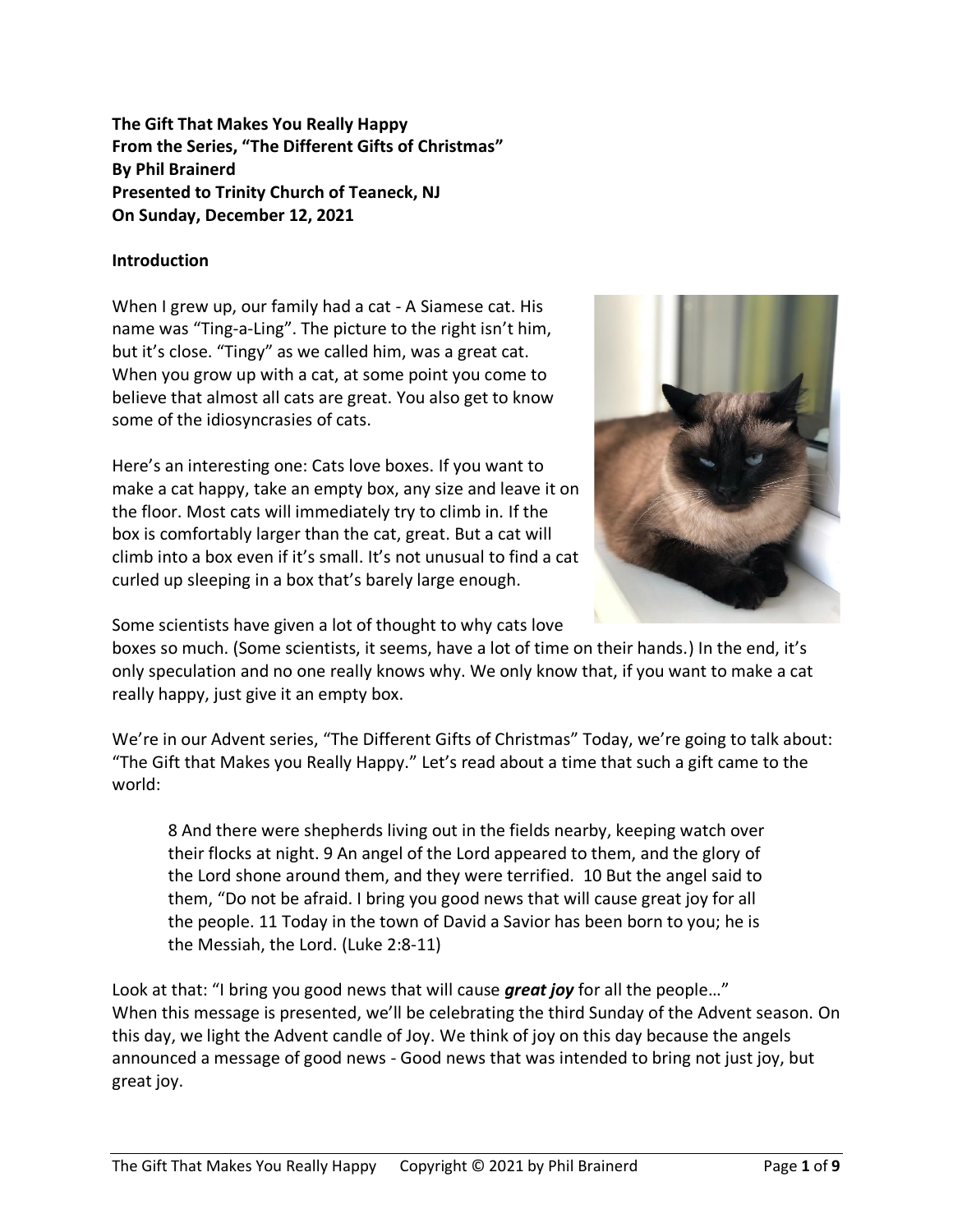Let's ask a question here: It's been over 2,000 years since the birth of the Christ child. Let's think about the average resident of planet earth. When they think about the birth of Christ, do they experience joy? Sadly, for the average person, I think the answer is, "no". If you're listening right now, and the answer for you is, "no", let's ask a question: *Would you like to experience joy? The kind of joy that the angels announced so long ago.*

Let's find out how you can experience that joy.

# **I. Definition**

Let's start with a simple definition. What is joy? Let's say that "joy" is when someone is *very* happy. Lots of times, when we think of joy, we think of phrases like: "Leap for joy." In that case, you're so filled with happiness that you have to jump.

That sounds great. Now, I don't know about you, but I would get tired jumping after a while. So, this kind of joy is not a long-term kind of thing. Is there another kind of joy? Perhaps *quiet* joy? I think there is.

For now, let's say that joy is when someone is very happy. It can put a big smile on your face. It can make you jump. It can make you take a deep breath and enjoy a quiet moment.

That's joy. Now that we know what we're talking about, let's ask a question:

# **II. Things we normally think of when we think of joy**

When we think of joy, what do we normally think about? I think that most people think about: Riches, fame, and luxury. Ah, Yes – to live in Hollywood! To have adoring fans cheer for you. To have more money than you know what to do with. To have anything a rational person would want.

This sounds great, but there are two problems with this. First, it's not always what it's cracked up to be. You can ask Britney Spears. Ms. Spears was a child star who grew into a very successful adult star. She has achieved plenty of riches, fame, and luxury. Sadly, Ms. Spears is a good example of what riches fame, and luxury can do to you when they go wrong.

To find out why, go to a web search engine like "Google" and type in her name. Then, type the word "Conservatorship" and read for a while. Ms. Spears found her life out of control because of bouts with mental illness and various addictions. She was so out-of-control, that family members had to petition to have control of her life taken away from her. She only recently won a legal battle to get control back. We wish her well, but as we said, she's a premier example of how riches, fame, and luxury can go wrong.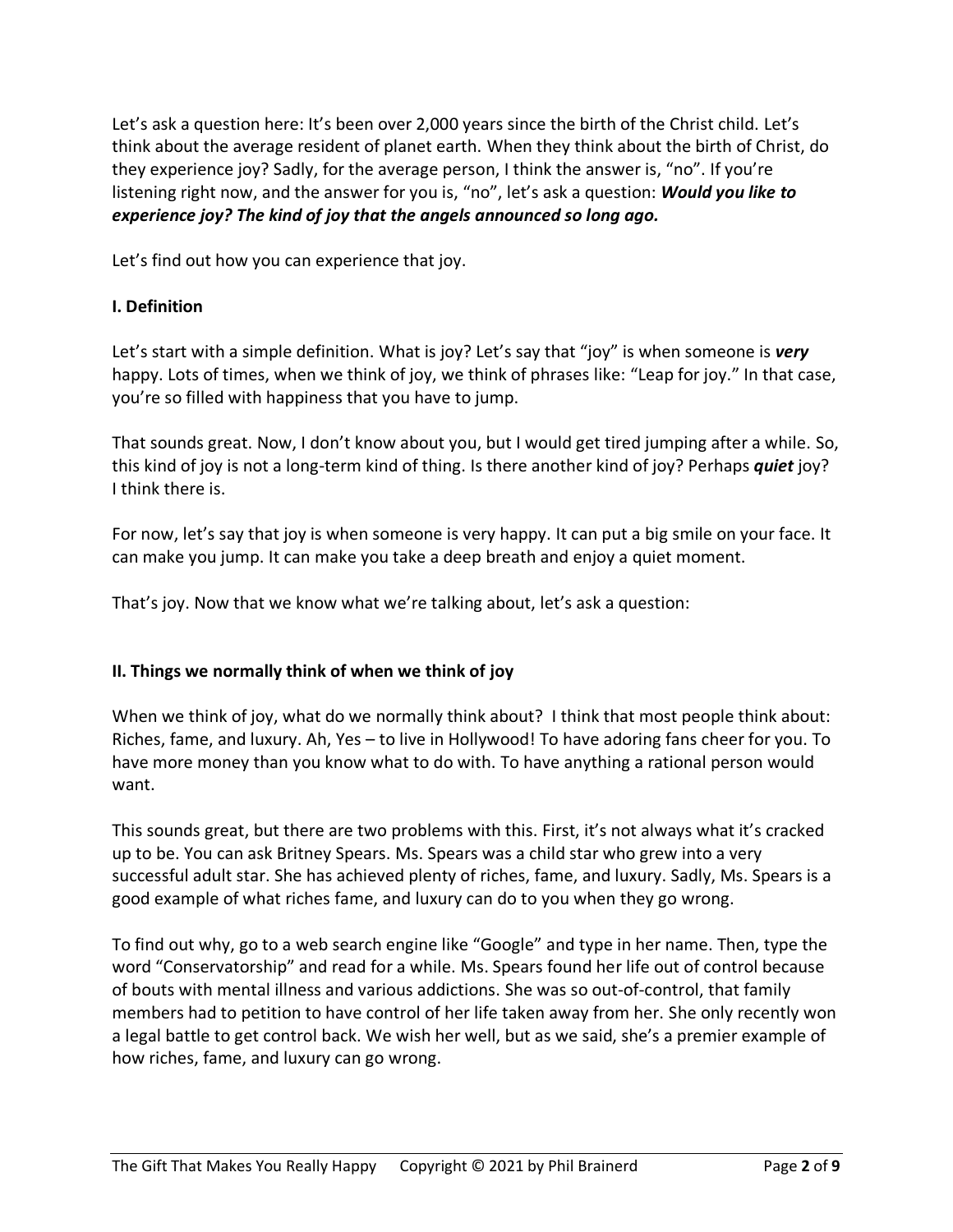Now, to be honest, there are lots of people who are successful who appear to be happy in their success, but brings us to the second problem. Here it is: No matter how rich you are, sooner or later it ends. One day, we all die. Being rich might allow you to purchase a larger tombstone than the next person, but that doesn't change your final state on this earth.

One of the richest people who ever lived was very troubled by this - The great King Solomon. Here's what he wrote about it:

> 2 "Meaningless! Meaningless!" says the Teacher. "Utterly meaningless! Everything is meaningless." 3 What do people gain from all their labors at which they toil under the sun? 4 Generations come and generations go, but the earth remains forever. (Ecclesiastes 1:1-2)

Solomon, as we said, was one of the richest people ever to live. He had it all. On the other hand, he saw how limited his life was. So, rather than be happy, he became depressed.

As we see, when the average person thinks about joy, they think about riches, fame, and luxury. But those things are limited. They don't always bring happiness. When they do, they don't bring it for long. Is there something more? Yes! There is. And that's what makes Christmas so wonderful.

# **Eternal Joy**

The world offers us limited happiness. But God offers something much, much more.

11 Those the Lord has rescued will return. They will enter Zion with singing; everlasting joy will crown their heads. Gladness and joy will overtake them, and sorrow and sighing will flee away. (Isaiah 51:11)

Look at that: "Everlasting joy". God offers people everlasting joy - eternal joy. Earlier we asked, "How can we experience the Joy that God offers?" Here's how.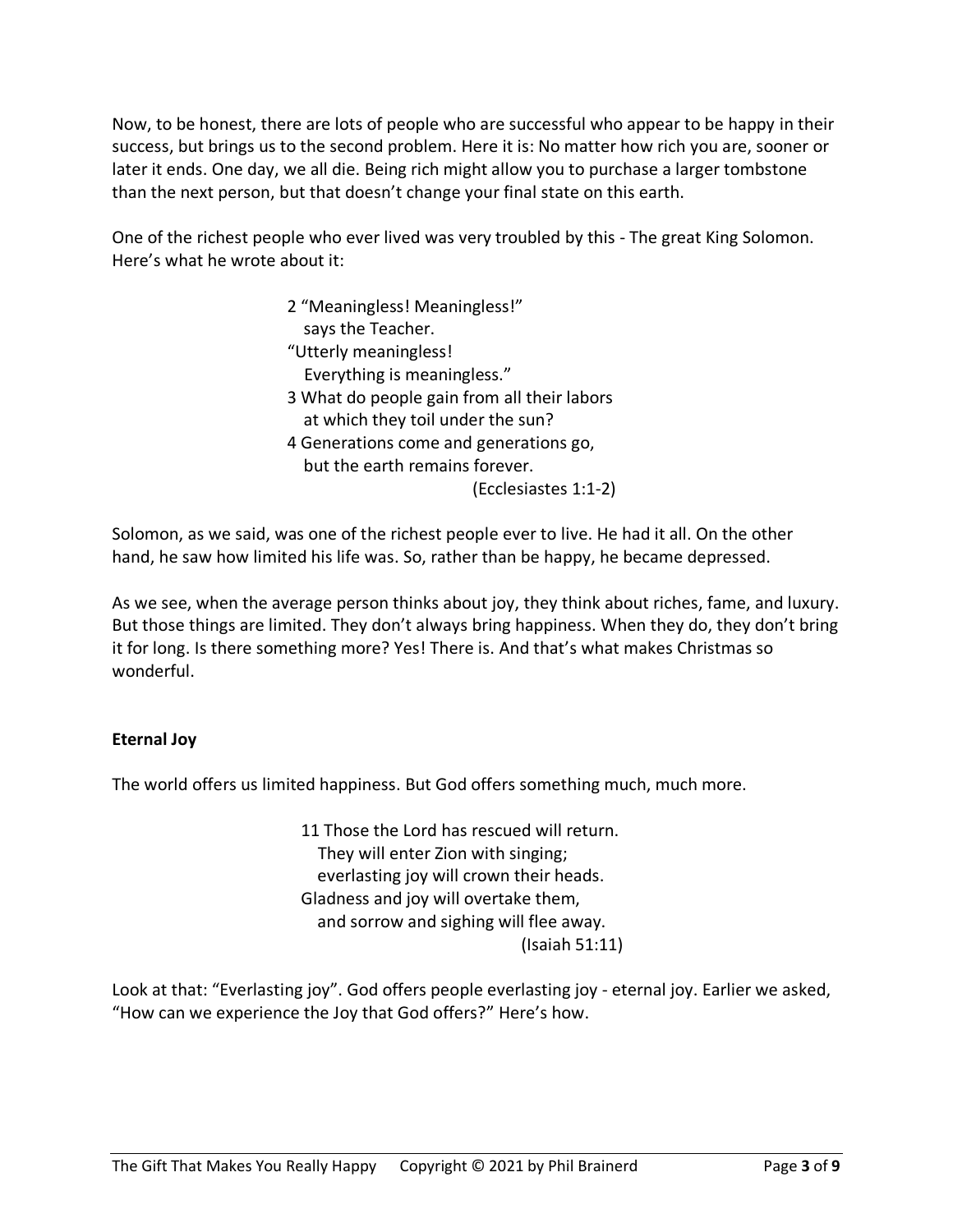### **III. Steps to enjoying joy.**

Let's talk about the steps to enjoying joy.

### **Realize that God's joy is different.**

The first step is to realize that God's joy is different. Let's go back to cats and boxes. As I said, some scientists have tried to figure out why cats like boxes so much. Here's one theory: The cat thinks the box is a cave. For an animal, a cave is a great place to live. It's strong. It protects you from outside forces, like bad weather and attackers. For cats though, there is a problem: A box isn't a cave.

For humans, this is easy. If we put a picture of a box next to a picture of a cave, we can tell them apart. Box – Cave – Box – Cave. We have no trouble telling the difference. Cats, however, are not on the same level as humans. The cat notices that there are just a few features in a box that vaguely resemble a cave. Then its little brain fills in the gaps. So, the little kitty gets fooled.

Now, humans are much smarter, right? Well, let's think about this. Take something common like money. One day, you get a dollar bill (or, insert your local currency). You find that you can buy something with it - Something that makes you happy.

- An ice cream cone.
- A hamburger.
- Whatever.

Because it made us happy, something goes off in our brains. If one dollar makes us happy, then surely more dollars will make us happier. Joy as we said is when someone is really happy. So, we reason, lots of money leads to joy.

But as we said earlier, having riches isn't always what it's cracked up to be. Maybe money buys a little happiness. But it may buy something else. Maybe money makes us a target for criminals. Maybe in extreme cases we wind up like Britany Spears. And, as we said earlier, all the money in the world won't make us live forever.

So, we need to understand that God's joy is different than the world's joy. The world is full of things that *look like* they will bring us joy, when in fact they're just a small fragment of the real thing.

In fact, God's joy may appear at first to be the opposite of what you'd expect. How does that work? Let's read:

2 Consider it pure joy, my brothers and sisters, whenever you face trials of many kinds, 3 because you know that the testing of your faith produces perseverance. (James 1:2-3)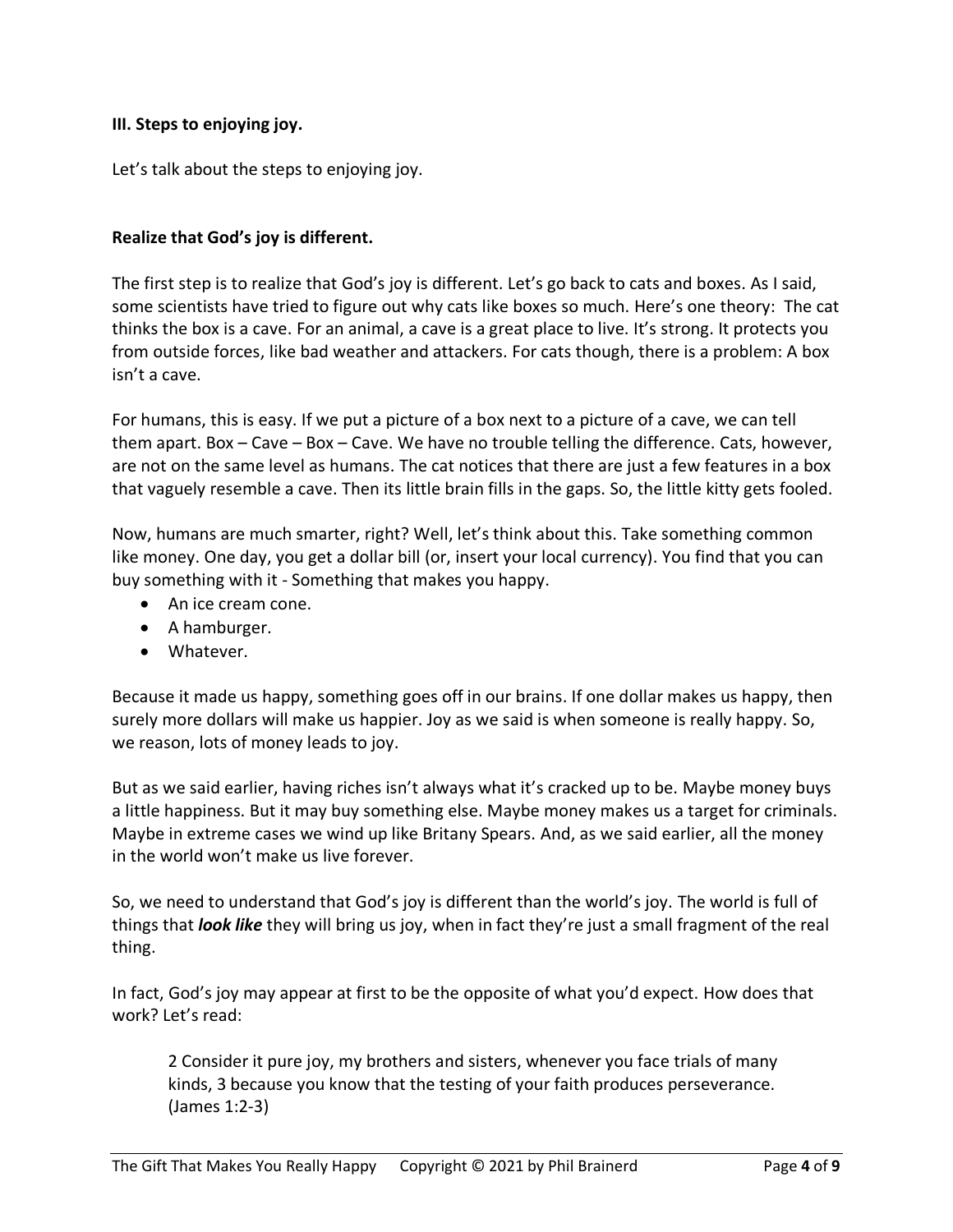Sometimes, God gives us things that look at first to be painful and illogical. However, he tells us there is benefit even to those things. Those things can bring joy.

Let's think about an example: Imagine that you're asleep. You wake up, and you see a man standing over you with a knife. That would be terrifying! But now imagine that you see other details - You're in an operating room. The man standing over you with the knife is a surgeon. As it turns out, you became very sick and passed out. You're fortunate that someone called an ambulance and now, a skilled surgeon, along with a whole team of experts, is going to repair the problem that made you sick.

You thought at first, that you were experiencing something painful and meaningless. As it turns out, there may be some pain, but the pain is caused by a caring professional who's going to leave you better than you were before.

That's how it is with God. He is the caring Master who can use pain to bring about better things in our lives. Because of this, we can consider it joy when we have painful experiences.

So, the world is full of things that look like they will bring us joy, when in fact they're just a small fragment of the real thing. And sometimes, they look like the opposite of what we'd expect.

# **The Greatest thing is God himself.**

So, what is the real thing? The real thing is God himself. Realizing that is the next step to enjoying joy.

> Shout aloud and sing for joy, people of Zion, for great is the Holy One of Israel among you." (Isaiah 12:6)

The greatest source of joy, real joy, is the Holy One of Israel. He is the one true God. And more, the one true God can be "among you". That's why it's so important that Isaiah also recorded the following statement:

Therefore the Lord himself will give you a sign: The virgin will conceive and give birth to a son, and will call him Immanuel. (Isaiah 7:14)

We're told here that one day, a virgin will conceive and give birth to a son. His name will be "Immanuel". Immanuel is a word that means "God is with us."

So, the greatest joy comes when God gives us himself. There is no greater gift. And that's what God did on Christmas day over 2000 years ago. Jesus was the Son of God visiting the face of the earth.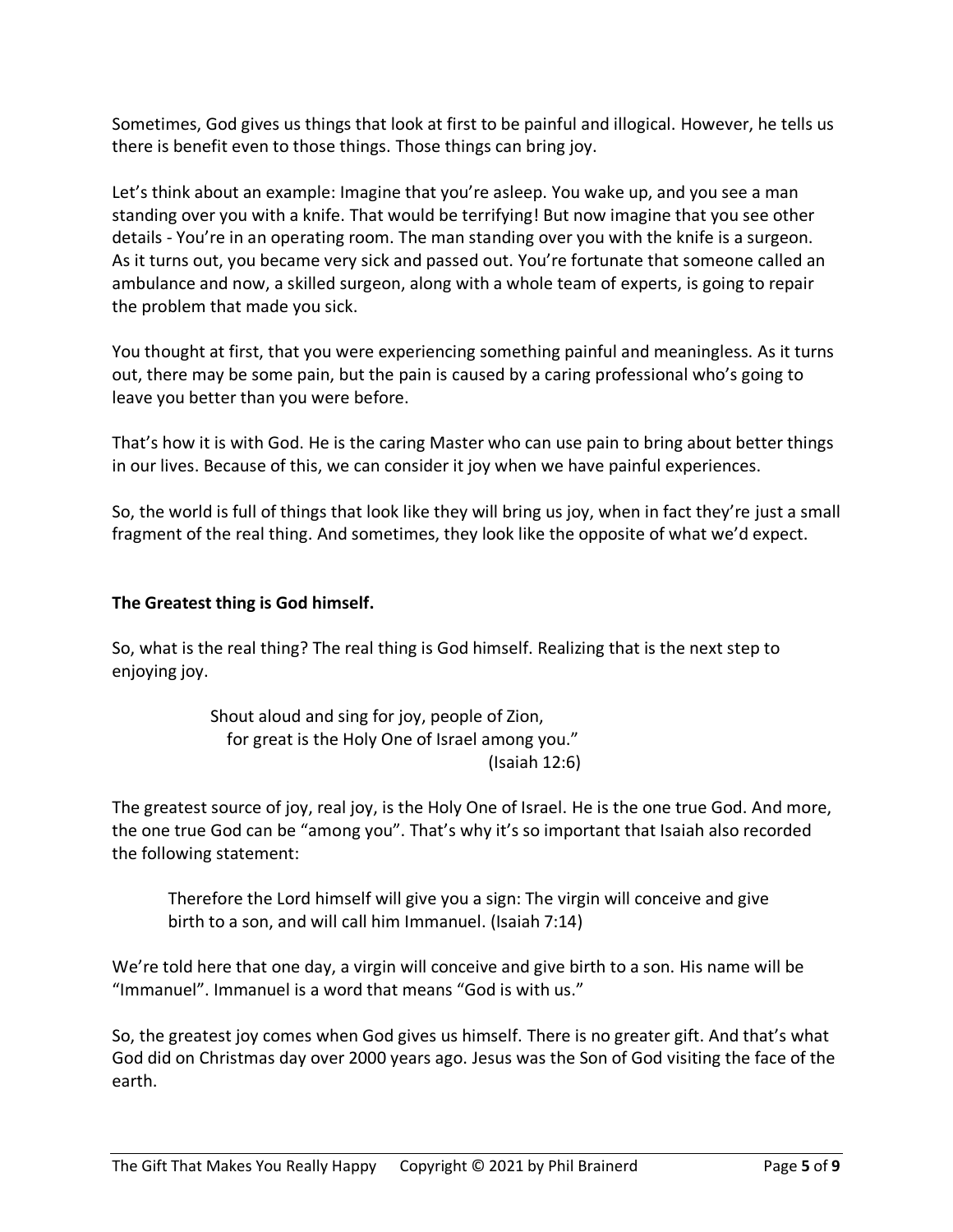### **Realize that this joy is for everyone.**

What more do we need to do to enjoy joy? The next step to enjoying joy is to realize that this joy is for everyone.

> Clap your hands, all you nations; shout to God with cries of joy. (Psalm 47:1)

Who can shout for joy? Everyone! All nations! It doesn't matter:

- who you are
- or where you came from
- or where your parents came from.

This joy is intended for everyone. All nations - All people.

#### **Believe in Jesus**

The next step is the most important step: Believe in Jesus.

8 Though you have not seen him, you love him; and even though you do not see him now, you believe in him and are filled with an inexpressible and glorious joy, 9 for you are receiving the end result of your faith, the salvation of your souls. (I Peter 1:8-9)

The angels said that God was going to send something that would bring "Great Joy". Peter says it's "inexpressible and glorious joy". This is getting better and better! Let's take this apart.

"Though you have not seen him…" This is reminiscent of a conversation that Jesus had with the apostle Thomas. Many have heard the name "Doubting Thomas". That's him. After Jesus died and rose from the dead, he appeared to his disciples. For some reason, the apostle Thomas wasn't there. Later, when he came back, the other disciples tried to tell him what happened. He didn't believe anything he heard - He thought they were all nuts. Here's what he said:

"Unless I see the nail marks in his hands and put my finger where the nails were, and put my hand into his side, I will not believe." (John 20:25)

Guess what? Jesus appeared a short while later to Thomas. Here's how the conversation went:

"Put your finger here; see my hands. Reach out your hand and put it into my side. Stop doubting and believe." 28 Thomas said to him, "My Lord and my God!" (John 20:27-28)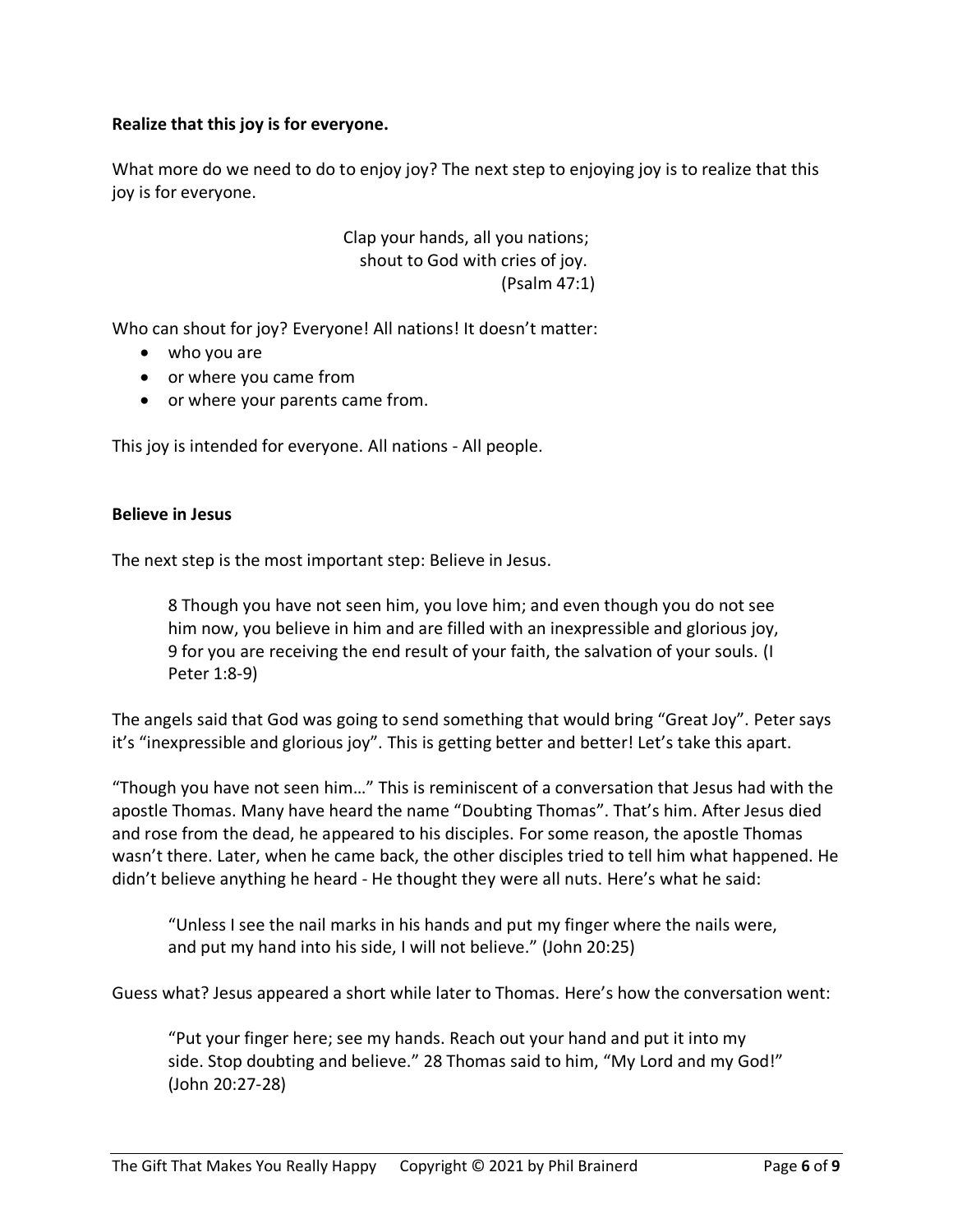So, Thomas believed after he saw. But, how about us? We weren't there - We didn't get to see any of that. Because of this, Jesus added something for you and me.

Then Jesus told him, "Because you have seen me, you have believed; blessed are those who have not seen and yet have believed." (John 20:29)

Peter may have overheard that conversation. So, he tells us: "Though you have not seen him, you love him; even though you do not see him now, you believe in him". It's possible to believe in Jesus even if you haven't seen him. If you believe in Jesus, you will be on the path to inexpressible and glorious joy. Here's why: When you believe, you receive something amazing: "…for you are receiving the end result of your faith, the salvation of your souls." (I Peter 1:9) When you believe in Jesus, you receive the salvation of your soul.

At this point, someone will ask: Why do you need to receive the salvation of your soul? The answer to that question is found all over the Bible. Let's look at just one instance. The apostle John was given a vision of the end of time. Here's what he saw:

11 Then I saw a great white throne and him who was seated on it. The earth and the heavens fled from his presence, and there was no place for them. 12 And I saw the dead, great and small, standing before the throne, and books were opened. Another book was opened, which is the book of life. The dead were judged according to what they had done as recorded in the books. 13 The sea gave up the dead that were in it, and death and Hades gave up the dead that were in them, and each person was judged according to what they had done. 14 Then death and Hades were thrown into the lake of fire. The lake of fire is the second death. 15 Anyone whose name was not found written in the book of life was thrown into the lake of fire. (Revelation 20:11-15)

Consider what we've just read: "…Anyone whose name was not found written in the book of life…"

You want to have your name written in the book of life. How do you get your name there? That's one of the things that happens when you believe in Jesus. Your name is written in the book of life.

Warning: There's a scary statement coming. If your name is not written in the book of life, you are in danger. We're told that there will be a judgement someday. Anyone who's name is not written in the book of life *will be thrown into the lake of fire*.

If you believe in Jesus, at least two things will happen. First, you will not be thrown into the lake. Instead, next you will see something else that the apostle John saw in his vision: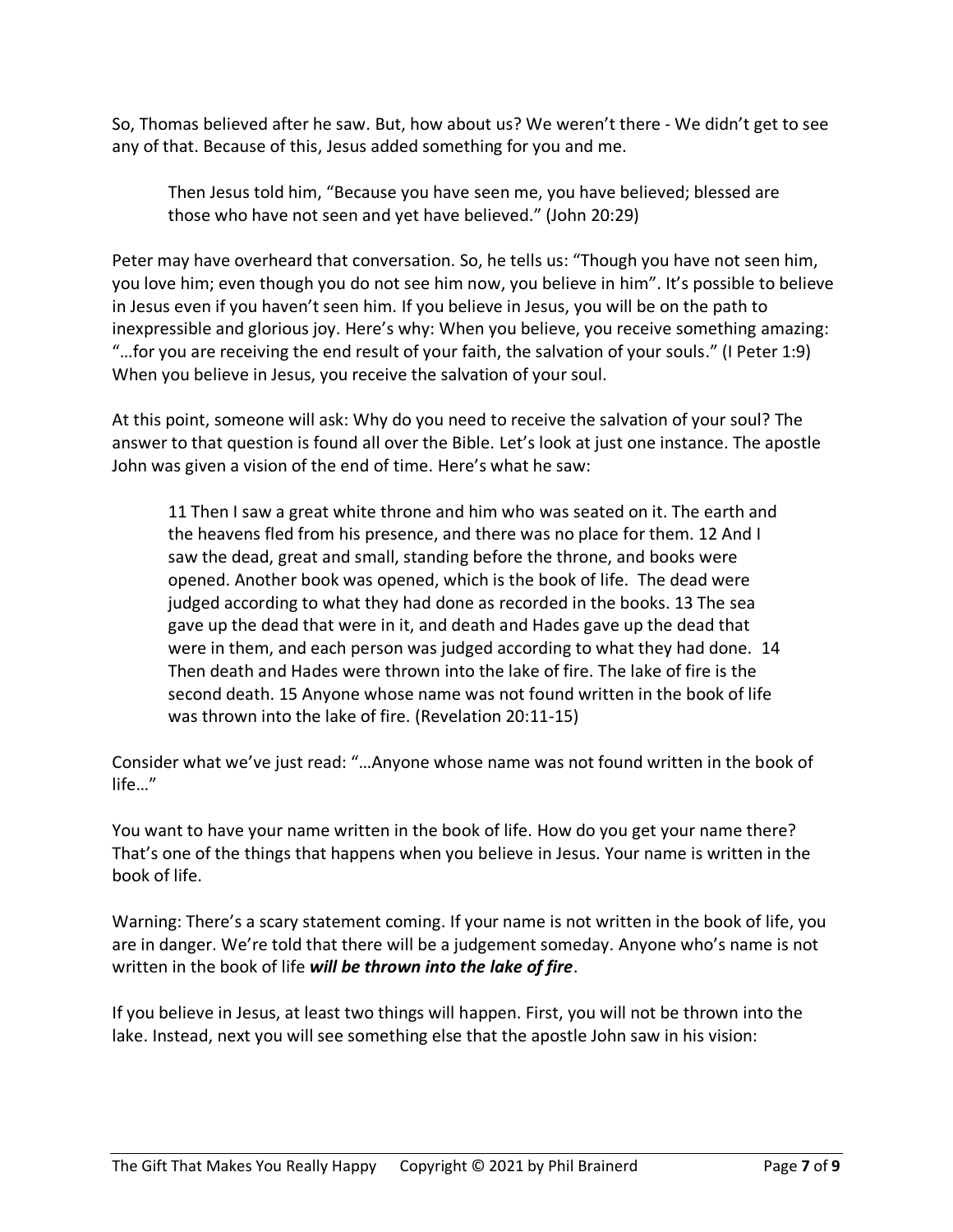Then I saw "a new heaven and a new earth," for the first heaven and the first earth had passed away, and there was no longer any sea. 2 I saw the Holy City, the new Jerusalem, coming down out of heaven from God, prepared as a bride beautifully dressed for her husband. 3 And I heard a loud voice from the throne saying, "Look! God's dwelling place is now among the people, and he will dwell with them. They will be his people, and God himself will be with them and be their God. 4 'He will wipe every tear from their eyes. There will be no more death' or mourning or crying or pain, for the old order of things has passed away." (Revelation 21:1-4)

John tells us that one day there will be a new heaven and a new earth. In that world, God will live with his people. That's the highest fulfillment of "Immanuel", God is with us. In that world, there will be no death or mourning or crying or pain. God himself will wipe every tear from the eyes of his friends who live in that place.

When you believe in Jesus, that is what you will see. And that is joy.

Let's pull this all together.

#### **Conclusion**

Today we've learned about joy - The joy announced by the angels on that Christmas day so long ago. A joy not like any you can find on earth. Not the joy of riches and fame and luxury. They're not what they're cracked up to be. And they don't last for long.

This joy is different. This is *eternal* joy. This is the joy of knowing how to see the one true God walking in your life. This is a kind of joy that can carry you through painful events in your life. This is the joy of knowing that you're free from the final judgement. Instead, you can have a place secured in God's eternal kingdom.

It's possible for us to experience the joy that the angels announced. The main thing that we all have to do is believe in Jesus.

Would you talk with us? We'd love to tell you how to experience eternal joy. There's important information at the end of this article that will tell you how to contact us.

Sometimes people believed this a long time ago, but the vision has grown dim. Again, talk with us. We'd love for you to experience God's joy again.